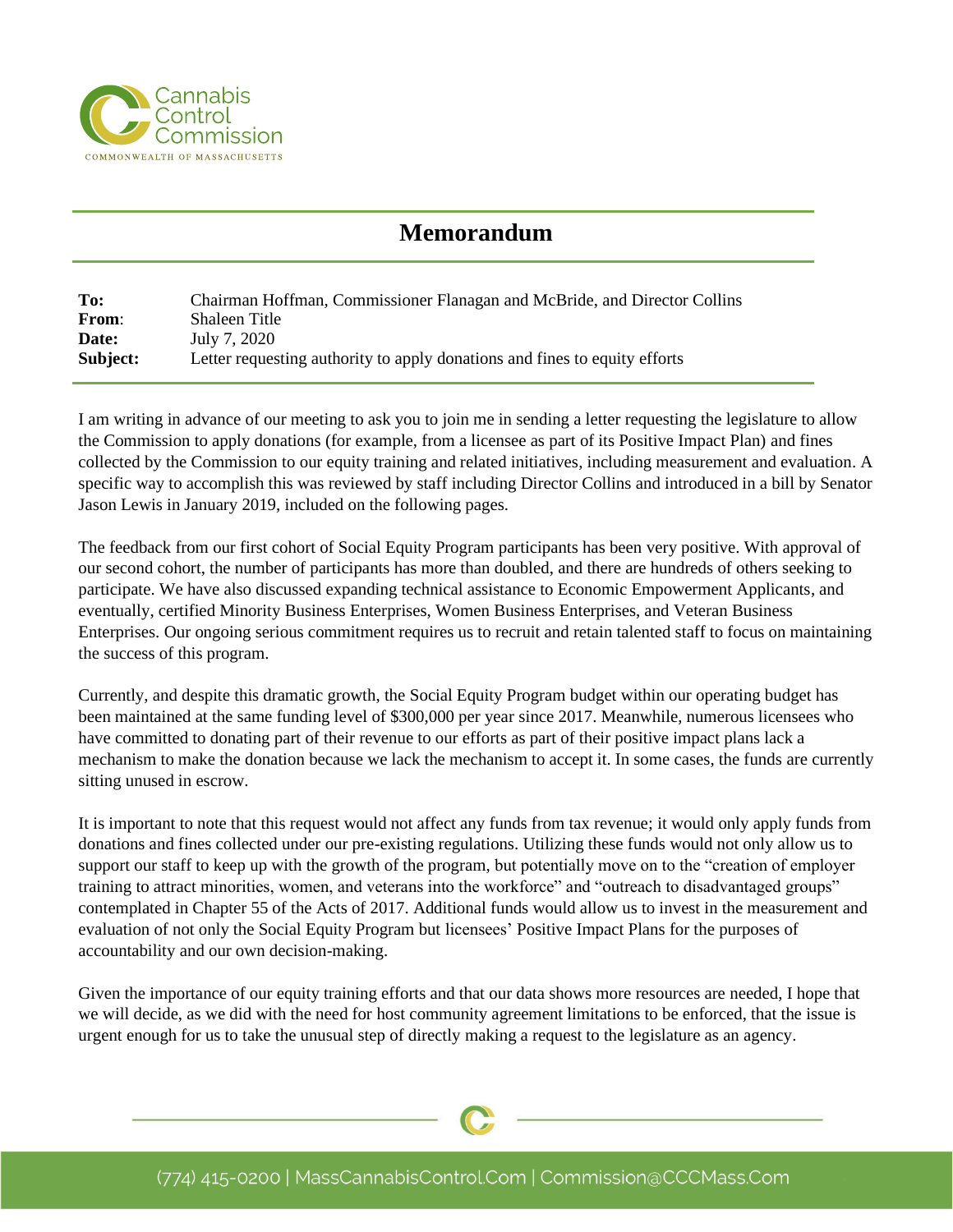# **SENATE . . . . . . . . . . . . . . No. 1708**

### The Commonwealth of Massachusetts

#### PRESENTED BY:

#### *Jason M. Lewis* **\_\_\_\_\_\_\_\_\_\_\_\_\_\_\_\_\_**

*To the Honorable Senate and House of Representatives of the Commonwealth of Massachusetts in General Court assembled:*

The undersigned legislators and/or citizens respectfully petition for the adoption of the accompanying bill:

An Act relative to a social equity training and technical assistance fund. **\_\_\_\_\_\_\_\_\_\_\_\_\_\_\_**

#### PETITION OF:

NAME: DISTRICT/ADDRESS: *Jason M. Lewis Fifth Middlesex*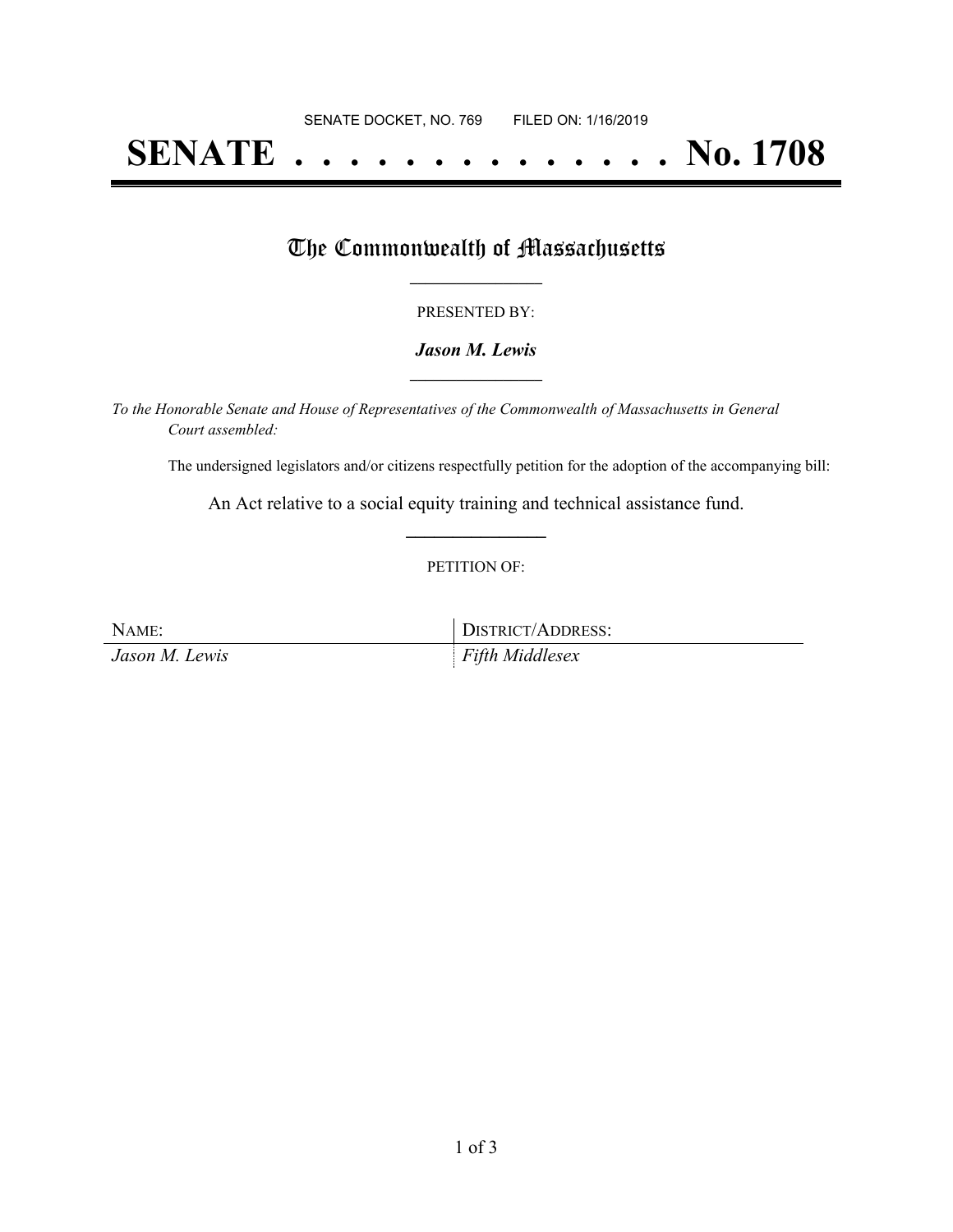By Mr. Lewis, a petition (accompanied by bill, Senate, No. 1708) of Jason M. Lewis for legislation relative to a social equity training and technical assistance fund. Revenue.

## The Commonwealth of Massachusetts

**In the One Hundred and Ninety-First General Court (2019-2020) \_\_\_\_\_\_\_\_\_\_\_\_\_\_\_**

**\_\_\_\_\_\_\_\_\_\_\_\_\_\_\_**

An Act relative to a social equity training and technical assistance fund.

Be it enacted by the Senate and House of Representatives in General Court assembled, and by the authority *of the same, as follows:*

1 SECTION 1. Chapter 94G is hereby amended by inserting after section 14, the following 2 section:-

 Section 14A. (a) There shall be established and upon the books of the commonwealth a separate fund to be known as the social equity training and technical assistance fund to be expended, without further appropriation, by the cannabis control commission. The fund shall consist of revenues collected by the commonwealth including: (1) any revenue from appropriations or other monies authorized by the general court and specifically designated to be credited to fund; (2) any fines and penalties allocated to the fund under the General Laws or regulations; (3) any funds from public and private sources such as gifts, bequests, grants and donations; (4) any interest earned on such revenues; and (5) any funds provided by other sources. Revenues deposited in the fund that are unexpended at the end of the fiscal year shall not revert to the General Fund and shall be available for expenditure in the following fiscal year.